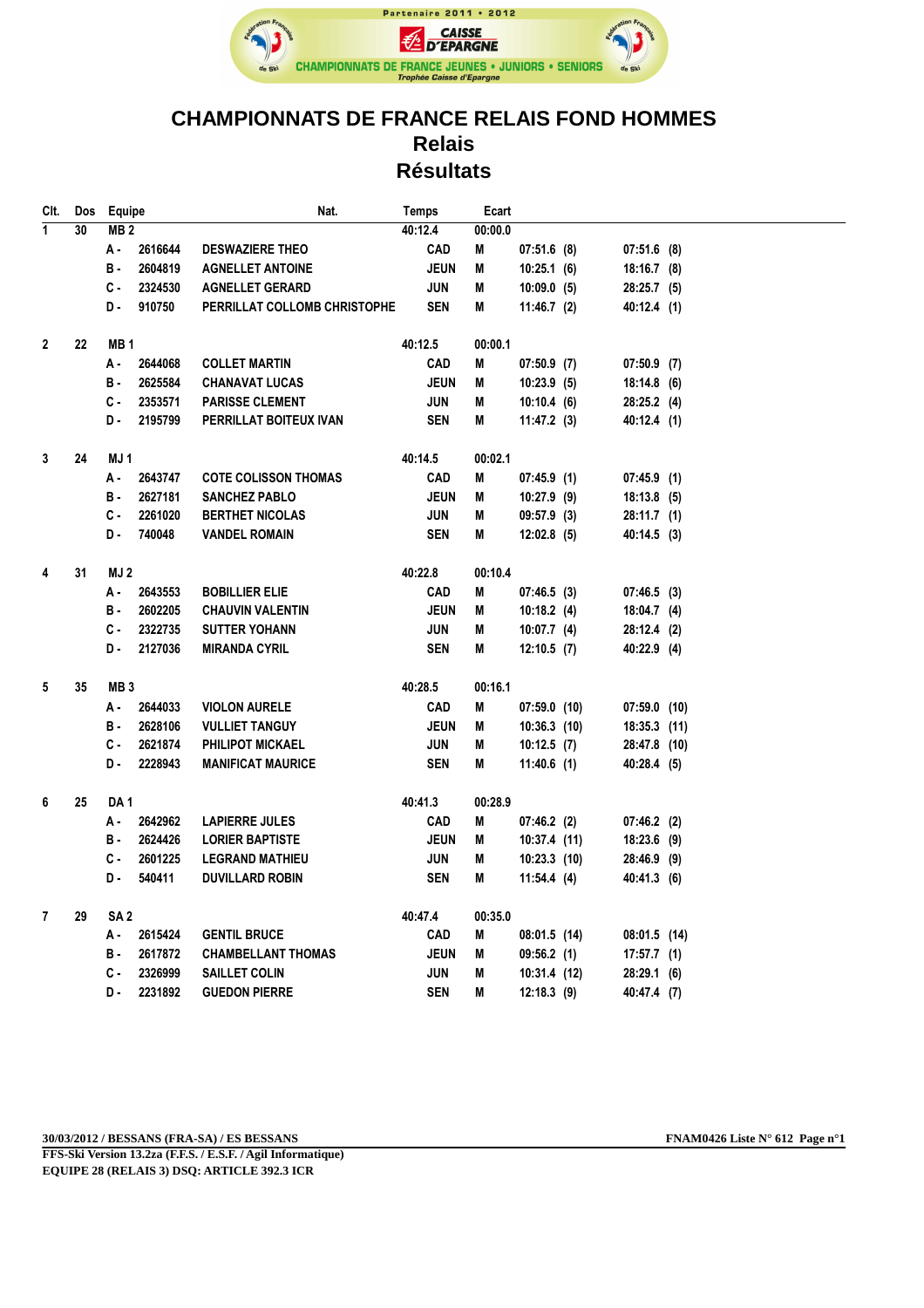| CIt.           | Dos | Equipe                | Nat.                        | <b>Temps</b> | Ecart   |                |                |  |
|----------------|-----|-----------------------|-----------------------------|--------------|---------|----------------|----------------|--|
| $\overline{8}$ | 33  | AP <sub>2</sub>       |                             | 40:59.7      | 00:47.3 |                |                |  |
|                |     | 2641249<br>А.         | <b>BOUSCARRA MATIS</b>      | <b>CAD</b>   | M       | 08:01.0(13)    | $08:01.0$ (13) |  |
|                |     | 2289256<br>в.         | <b>DUPONT FRANCOIS</b>      | <b>JEUN</b>  | Μ       | 10:03.4(2)     | 18:04.4(3)     |  |
|                |     | 2602033<br>C -        | <b>MASSET THIBAULT</b>      | <b>JUN</b>   | M       | 10:19.3(9)     | 28:23.7 (3)    |  |
|                |     | 2319468<br>D.         | <b>QUEMERE TAO</b>          | <b>SEN</b>   | Μ       | 12:35.9(11)    | 40:59.6 (8)    |  |
|                |     |                       |                             |              |         |                |                |  |
| 9              | 23  | <b>MV1</b>            |                             | 41:08.2      | 00:55.8 |                |                |  |
|                |     | 2644054<br>А.         | <b>EPP GAEL</b>             | <b>CAD</b>   | M       | 07:59.7 (11)   | $07:59.7$ (11) |  |
|                |     | 2637815<br>в.         | <b>EHRHART PHILIBERT</b>    | <b>JEUN</b>  | Μ       | $11:02.3$ (15) | 19:02.0 (13)   |  |
|                |     | С.<br>2624437         | <b>BACKSCHEIDER ADRIEN</b>  | <b>JUN</b>   | M       | 09:56.2(1)     | 28:58.2 (12)   |  |
|                |     | 2266295<br>D-         | <b>MOUGEL ADRIEN</b>        | <b>SEN</b>   | Μ       | $12:10.0$ (6)  | 41:08.2 (9)    |  |
|                |     |                       |                             |              |         |                |                |  |
| 10             | 32  | DA <sub>2</sub>       |                             | 41:14.6      | 01:02.2 |                |                |  |
|                |     | 2630786<br>А.         | <b>COLASUONNO HUGO</b>      | <b>CAD</b>   | М       | 08:00.3(12)    | $08:00.3$ (12) |  |
|                |     | 2632231<br>в.         | <b>SCHWARTZ LOUIS</b>       | <b>JEUN</b>  | M       | 10:03.4(2)     | $18:03.7$ (2)  |  |
|                |     | 2295908<br>C -        | <b>MAUREY MAXIME</b>        | JUN          | М       | 10:27.8 (11)   | 28:31.5 (7)    |  |
|                |     | 2192185<br>D.         | <b>GAILLARD CYRIL</b>       | <b>SEN</b>   | М       | 12:43.1 (12)   | 41:14.6 (10)   |  |
|                |     |                       |                             |              |         |                |                |  |
| 11             | 37  | MB <sub>4</sub>       |                             | 41:20.6      | 01:08.2 |                |                |  |
|                |     | 2624940<br>А.         | <b>MILICI AURELIEN</b>      | <b>CAD</b>   | Μ       | 07:49.7(6)     | 07:49.7 (6)    |  |
|                |     | 2630239<br><b>B</b> - | <b>VOISIN THOMAS</b>        | <b>JEUN</b>  | Μ       | 10:25.3(8)     | $18:15.0$ (7)  |  |
|                |     | С.<br>2620658         | <b>OSTERBERGER THIBAULT</b> | JUN          | M       | 10:49.8 (15)   | 29:04.8 (13)   |  |
|                |     | 2195609<br>D-         | <b>WIBAULT MATHIAS</b>      | <b>SEN</b>   | M       | $12:15.8$ (8)  | 41:20.6 (11)   |  |
| 12             | 21  | SA <sub>1</sub>       |                             | 41:21.2      | 01:08.8 |                |                |  |
|                |     | 2631692<br>А.         | <b>ROUSSET CHARLY</b>       | <b>CAD</b>   | М       | 07:47.7 (4)    | 07:47.7 (4)    |  |
|                |     | 2625399<br>в.         | <b>TIBERGHIEN JEAN</b>      | <b>JEUN</b>  | Μ       | 10:40.4 (12)   | 18:28.1 (10)   |  |
|                |     | 2265124<br>С.         | <b>VIARD GAUDIN BRICE</b>   | <b>JUN</b>   | M       | 10:17.8 (8)    | 28:45.9 (8)    |  |
|                |     | D-<br>2131323         | <b>DESCHAMPS LOUIS</b>      | <b>SEN</b>   | Μ       | 12:35.4 (10)   | 41:21.3 (12)   |  |
|                |     |                       |                             |              |         |                |                |  |
| 13             | 26  | AP <sub>1</sub>       |                             | 41:43.8      | 01:31.4 |                |                |  |
|                |     | 2632557<br>А -        | <b>TRAVAIL YOANN</b>        | <b>CAD</b>   | Μ       | 08:33.3(18)    | 08:33.3(18)    |  |
|                |     | 2613810<br>в.         | <b>JOUVE RICHARD</b>        | <b>JEUN</b>  | Μ       | 10:25.1(6)     | 18:58.4 (12)   |  |
|                |     | 2602031<br>С.         | <b>BELLET NOE</b>           | JUN          | M       | 09:57.4 (2)    | 28:55.8 (11)   |  |
|                |     | 2349378<br>D-         | <b>GOALABRE PAUL</b>        | <b>SEN</b>   | M       | 12:48.0 (14)   | 41:43.8 (13)   |  |
| 14             | 39  | MB <sub>5</sub>       |                             | 42:44.3      | 02:31.9 |                |                |  |
|                |     | 2637961<br>А.         | <b>MISSILLIER REMI</b>      | <b>CAD</b>   | М       | 08:15.4 (16)   | 08:15.4(16)    |  |
|                |     | 2622817<br>в.         | <b>GAILLARD ANTONIN</b>     | <b>JEUN</b>  | M       | 10:54.6 (13)   | 19:10.0 (15)   |  |
|                |     | C -<br>2294281        | <b>VERNEY CHARLY</b>        | JUN          | M       | 10:41.1 (14)   | 29:51.1 (14)   |  |
|                |     | 2353842<br>D.         | <b>GROS BAPTISTE</b>        | SEN          | М       | 12:53.3 (15)   | 42:44.4 (14)   |  |
|                |     |                       |                             |              |         |                |                |  |
| 15             | 34  | SA <sub>3</sub>       |                             | 43:02.7      | 02:50.3 |                |                |  |
|                |     | 2634743<br>А.         | <b>BREYSSE ARTHUR</b>       | <b>CAD</b>   | М       | 07:58.3(9)     | $07:58.3$ (9)  |  |
|                |     | <b>B</b> -<br>2602403 | <b>JOGUET NICOLAS</b>       | <b>JEUN</b>  | Μ       | 11:14.6 (17)   | 19:12.9 (16)   |  |
|                |     | C -<br>2613724        | <b>POUYE ALEXANDRE</b>      | JUN          | Μ       | 10:40.8 (13)   | 29:53.7 (15)   |  |
|                |     | 2296563<br>D.         | <b>MOLLIET CLEMENT</b>      | SEN          | M       | 13:09.1 (17)   | 43:02.8 (15)   |  |
|                |     |                       |                             |              |         |                |                |  |
| 16             | 36  | SA <sub>4</sub>       |                             | 43:18.1      | 03:05.7 |                |                |  |
|                |     | 2620796<br>А.         | <b>ACHARD BAPTISTE</b>      | <b>CAD</b>   | M       | 07:48.6 (5)    | $07:48.6$ (5)  |  |
|                |     | В.<br>2615410         | <b>BARBE TIPHAINE</b>       | <b>JEUN</b>  | Μ       | 11:13.6 (16)   | 19:02.2 (14)   |  |
|                |     | C -<br>2602015        | <b>JOGUET MATHIEU</b>       | <b>JUN</b>   | Μ       | 11:19.7 (16)   | $30:21.9$ (16) |  |
|                |     | 2296100<br>D-         | <b>JAY RENAUD</b>           | <b>SEN</b>   | Μ       | 12:56.2 (16)   | 43:18.1 (16)   |  |